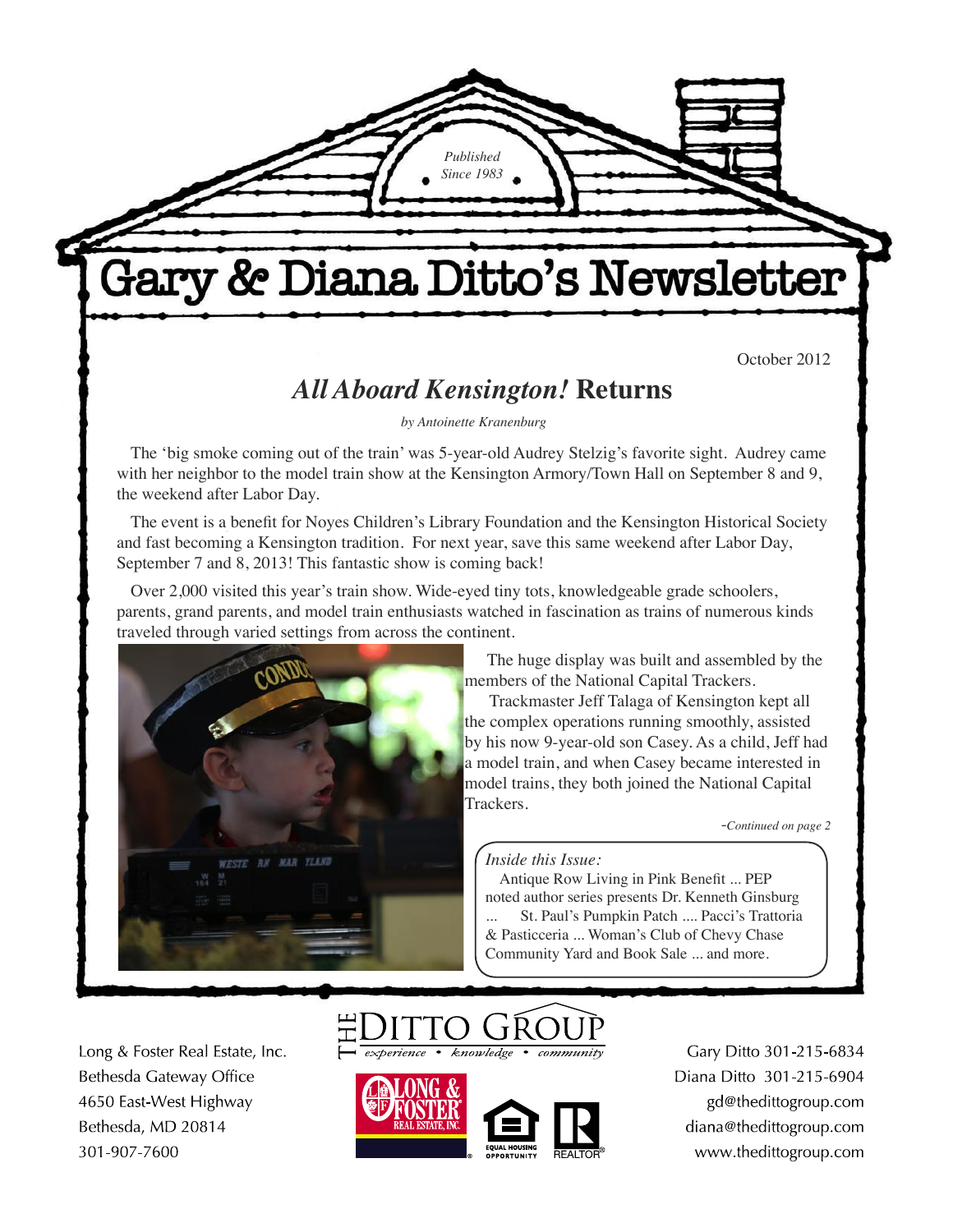#### — All Aboard *continued*

Together, they are now working on a module that is a train yard. The train yard allows trains to be loaded onto the track and pulled out to the main track while other trains can continue to run on the main track.

When a train is loaded on to a track, the power needs to be turned off to avoid electrical shorts and surges, because these would damage the electronics of the model trains. With a train yard module, they can power off only the train yard while the trains on the main track keep running.



Casey attentively tended a wonderful conveyer belt that loaded coal onto a freight train, part of the realistic display with an agricultural theme built by Iowa native Fred Koester, now of the Eastern Shore.

Trains rolled through cityscapes, small towns, a lumberyard, and even some National Parks: Mount Rushmore, Yosemite's Angel Falls, and the steaming geysers of Yellowstone.

Volunteers contributed their time and talents in many ways. Last year, Hannah Meyer volunteered at the registration table, using a rubber stamp to mark their hands for attendance.

This year, Hannah, now 12, decided to support Noyes' Library with her Bat Mitzvah project. She made and sold three varieties of owl-shaped chocolates—dark, milk, and white. She found the cute owl-shaped molds at The Little Bitts Shop, which gave its support by providing supplies.





Ticket sales alone raised over \$5,400 and The Noyes Library Foundation and the Kensington Historical Society each received \$2,700. Thank you to the many who came and contributed:

• The Town of Kensington, for co-sponsoring and opening the Town Hall to All Aboard Kensington! www.tok.org

• The National Capital Trackers, for sharing their amazing train displays, their enthusiasm, and their knowledge. www.capitaltrackers.com

• JennyCakes Bakery for their delicious cupcakes and special train-shaped cookies. Stop by the bakery at 10419 Armory, Kensington and visit www.JennyCakes.net.

• The Dixie Land Express, who played their lively jazz music.

• Matthew Dodd, who performed old-time train songs and told railroad lore. E-mail doddmatt@ail.com or phone 717-766-0139.

• Scout troop 439, who sold hot dogs and cold drinks.

• The members of the Kensington Historical Society and the Noyes' Library Foundation, who volunteered in countless ways. For more about these organizations visit www.noyesfoundation.org and www.khs.org.

For a slide show with lots more photos of the train show, visit www.thedittogroup.com.